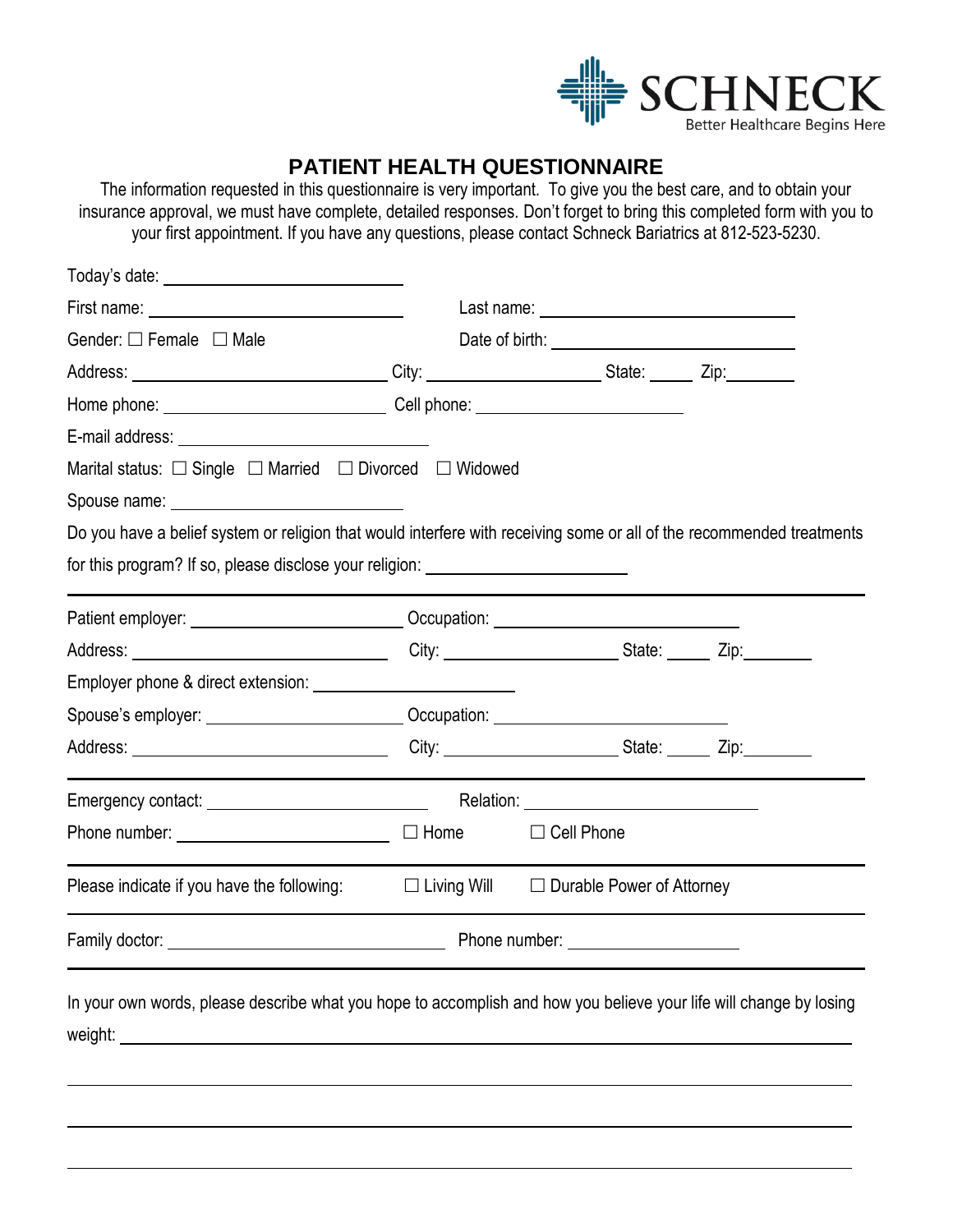**Patient Name** 

## **Dietary History**

Approximate age when you first seriously dieted:

List the diets and diet programs you have tried:

|                                                                                                               |            |                     |                        |          | <b>MD Supervised</b>            |           |                         |
|---------------------------------------------------------------------------------------------------------------|------------|---------------------|------------------------|----------|---------------------------------|-----------|-------------------------|
|                                                                                                               |            |                     | Date(s)                | Duration | (circle one)                    |           | Max Loss                |
| <b>Jenny Craig</b>                                                                                            | $\Box$ Yes | $\Box$ No           |                        |          | $\Box$ Yes                      | $\Box$ No |                         |
| <b>Nutri-Systems</b>                                                                                          | $\Box$ Yes | $\Box$ No           |                        |          | $\Box$ Yes                      | $\Box$ No |                         |
| <b>Weight-Watchers</b>                                                                                        | $\Box$ Yes | $\Box$ No           |                        |          | $\Box$ Yes                      | $\Box$ No |                         |
| <b>Opti/Medi Fast</b>                                                                                         | $\Box$ Yes | $\Box$ No           |                        |          | $\Box$ Yes                      | $\Box$ No |                         |
| Fen/Phen/Redux                                                                                                | $\Box$ Yes | $\Box$ No           |                        |          | $\Box$ Yes                      | $\Box$ No |                         |
| <b>Meridia</b>                                                                                                | $\Box$ Yes | $\Box$ No           |                        |          | $\Box$ Yes                      | $\Box$ No |                         |
| <b>Atkins</b>                                                                                                 | $\Box$ Yes | $\Box$ No           |                        |          | $\Box$ Yes                      | $\Box$ No |                         |
| <b>T.O.P.S.</b>                                                                                               | $\Box$ Yes | $\Box$ No           |                        |          | $\Box$ Yes                      | $\Box$ No |                         |
| <b>Curves</b>                                                                                                 | $\Box$ Yes | $\Box$ No           |                        |          | $\Box$ Yes                      | $\Box$ No |                         |
| <b>South Beach</b>                                                                                            | $\Box$ Yes | $\Box$ No           |                        |          | $\Box$ Yes                      | $\Box$ No |                         |
| <b>Cutting Calories /</b><br>Low Fat                                                                          | $\Box$ Yes | $\Box$ No           |                        |          | $\Box$ Yes                      | $\Box$ No |                         |
| List all other diets and/or weight loss attempts:                                                             |            |                     |                        |          | Highest weight in past 5 years: |           |                         |
| <b>Food Preferences</b><br>Indicate which foods would most likely make you go off a diet:<br>$\Box$ candy     |            | $\Box$ ice cream    | $\Box$ cakes/pies      |          | $\Box$ steaks/chops             |           | $\Box$ pizza            |
| $\Box$ potatoes                                                                                               |            | $\Box$ fried foods  | $\Box$ salad dressings |          | $\Box$ pasta                    |           | $\Box$ soda/soft drinks |
| $\Box$ chips/snacks                                                                                           |            | $\Box$ french fries | $\Box$ cookies         |          | $\Box$ chocolate                |           |                         |
| Which surgery are you considering?<br>$\Box$ LapBand $\Box$ Gastric Bypass<br><b>Weight-Related Illnesses</b> |            |                     | $\Box$ Gastric Sleeve  |          | $\Box$ Duodenal Switch          |           |                         |

Have you had, or do you have, any of the following illnesses or symptoms?

|                         |     |    | <b>Provider Comments</b> |
|-------------------------|-----|----|--------------------------|
| <b>Heart Disease</b>    | Yes | No |                          |
| Year diagnosed:         |     |    |                          |
| <b>High Cholesterol</b> | Yes | No |                          |
|                         |     |    |                          |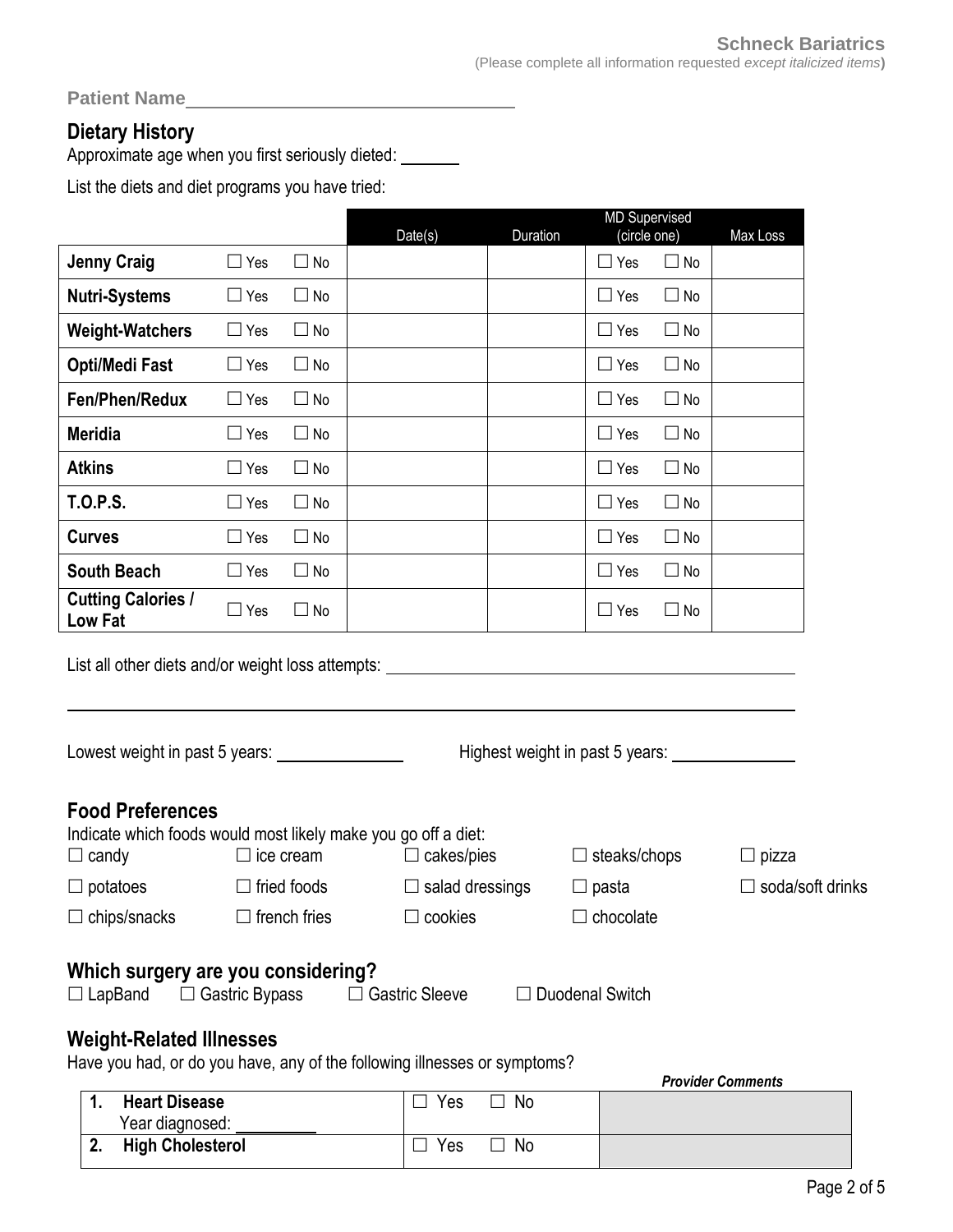Patient Name**<sup>2</sup>** 

| 3.  | <b>High Blood Pressure</b>                                   | Yes<br>No<br>П<br>$\Box$              |                      |
|-----|--------------------------------------------------------------|---------------------------------------|----------------------|
| 4.  | <b>Diabetes</b>                                              | Yes<br>No<br>$\Box$<br>$\Box$         |                      |
| 5.  | Asthma                                                       | Yes<br>No<br>$\Box$<br>$\Box$         |                      |
| 6.  | <b>Depression</b>                                            | No<br>Yes<br>$\Box$<br>$\Box$         |                      |
| 7.  | <b>Anxiety</b>                                               | Yes<br>No<br>$\Box$<br>ΙI             |                      |
| 8.  | <b>Sleep Apnea Syndrome</b>                                  | <b>No</b><br>Yes<br>$\mathsf{L}$      |                      |
|     | Setting:                                                     |                                       |                      |
|     | Last sleep study(month/year):                                |                                       |                      |
|     | CPAP used                                                    | $\Box$ Yes $\Box$ No                  |                      |
|     | Setting:                                                     |                                       |                      |
|     | Morning headaches                                            | <b>Yes</b><br>No<br>$\Box$            |                      |
|     | <b>Excessive Daytime drowsiness</b>                          | No<br>Yes                             |                      |
|     | Restless sleep                                               | No<br>Yes                             |                      |
|     | Snoring                                                      | Yes<br>No<br>$\perp$                  |                      |
|     | Awakenings at night                                          | <b>No</b><br>Yes                      |                      |
|     | Observed apneic episodes                                     | Yes<br>No<br>$\Box$<br>$\perp$        | Sleep study ordered. |
|     |                                                              |                                       | (initials)           |
| 9.  | <b>History of Eating Disorders</b>                           | No<br>Yes<br>П<br>П                   |                      |
|     |                                                              |                                       |                      |
| 10. | Heartburn/Esophagitis/Hiatus Hernia                          | No<br>Yes<br>$\Box$<br>$\Box$         |                      |
| 11. | <b>Gallbladder Disease</b>                                   | Yes<br>No<br>$\Box$<br>П              |                      |
| 12. | Leakage of Urine with laughing/                              | Yes<br>No<br>$\Box$<br>$\mathsf{L}$   |                      |
|     | coughing/sneezing<br>13. Low Back Strain/Pain/Sciatica       | Yes<br>$\Box$<br>No<br>П              |                      |
|     | 14. Pain in Weight Bearing Joints                            | Yes<br>No<br>$\Box$<br>$\Box$         |                      |
|     | 15. Walk unassisted                                          | Yes<br>No<br>$\Box$<br>×              |                      |
|     | If no, do you use a: cane                                    | Yes<br>No                             |                      |
|     | walker                                                       | Yes<br>No<br>$\Box$                   |                      |
|     | wheelchair                                                   | Yes<br>$\Box$ No                      |                      |
|     | 16. Swelling in Legs                                         | Yes<br>$\Box$ No                      |                      |
|     | 17. Thyroid Disease<br>Are you presently taking medications? | $\Box$ Yes<br>$\Box$ No               |                      |
|     |                                                              | Yes<br>No                             |                      |
| 18. | <b>Irregular Periods or Infertility</b>                      | $\Box$ Yes<br>No<br>$\vert \ \ \vert$ |                      |
|     | (for female patients only)<br>If yes, please explain:        |                                       |                      |
| 19. | <b>History of repeated Skin Infections</b>                   | $\Box$ Yes<br>No<br>$\Box$            |                      |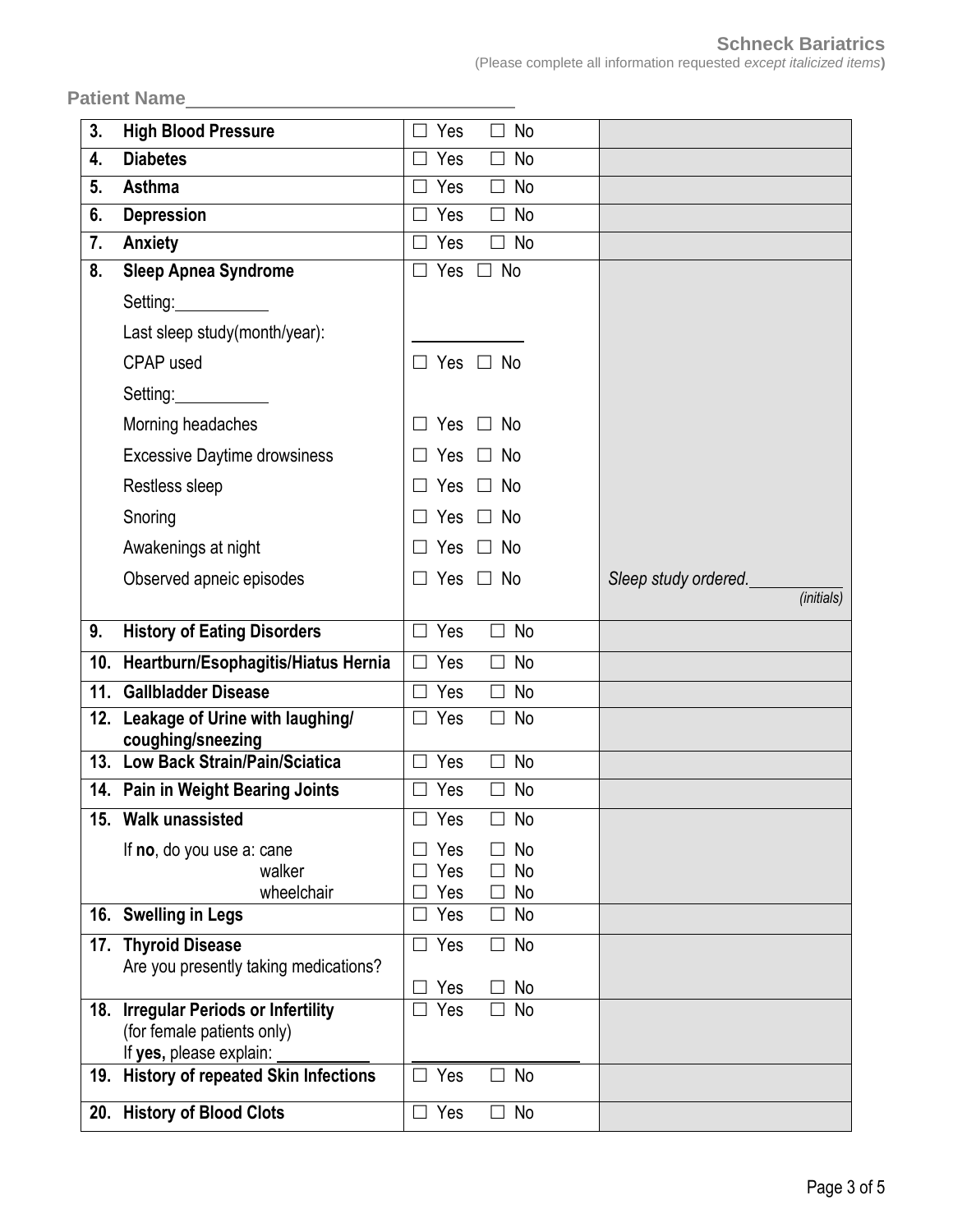Patient Name **Manual** 

## **Exercise**

What type of exercise/activity do you perform routinely (if applicable)?

| <b>Type of Exercise</b> | <b>Duration</b><br>(how long each time) | <b>Frequency</b><br>(times per<br>week) | <b>Provider Comments</b> |
|-------------------------|-----------------------------------------|-----------------------------------------|--------------------------|
|                         |                                         |                                         |                          |
|                         |                                         |                                         |                          |
|                         |                                         |                                         |                          |

#### **Health History**

Please list below all serious illnesses, surgeries, and hospitalizations you have experienced.

| <b>Major illness</b>                      |            | <b>Date</b> | <b>Treatment</b>                                                                                         |
|-------------------------------------------|------------|-------------|----------------------------------------------------------------------------------------------------------|
|                                           |            |             |                                                                                                          |
|                                           |            |             |                                                                                                          |
|                                           |            |             |                                                                                                          |
|                                           |            |             |                                                                                                          |
|                                           |            |             |                                                                                                          |
|                                           |            |             |                                                                                                          |
| <b>Major Surgery</b>                      |            | <b>Date</b> | Open or Laparoscopic                                                                                     |
|                                           |            |             |                                                                                                          |
|                                           |            |             |                                                                                                          |
|                                           |            |             |                                                                                                          |
|                                           |            |             |                                                                                                          |
|                                           |            |             |                                                                                                          |
|                                           |            |             |                                                                                                          |
| Do you use tobacco?                       | $\Box$ Yes | $\Box$ No   |                                                                                                          |
| Are you willing to quit? $\Box$ Yes       |            | $\Box$ No   |                                                                                                          |
|                                           |            |             | * Please note: the Surgical Weight Loss Center will be performing random nicotine screenings on smokers. |
| Do you use alcohol?                       | $\Box$ Yes | $\Box$ No   |                                                                                                          |
| Do you use illegal substances? $\Box$ Yes |            | $\Box$ No   |                                                                                                          |
| <b>Medication Allergies:</b>              | $\Box$ Yes | $\Box$ No   |                                                                                                          |
|                                           |            |             | If yes, please list medication and reaction: ___________________________________                         |
| Surgical Tape / Suture Allergies: □ Yes   |            | $\Box$ No   | If yes, please list reaction.                                                                            |
| Latex Allergies:                          | $\Box$ Yes | $\Box$ No   | If yes, please list reaction. <u>__________________________________</u>                                  |